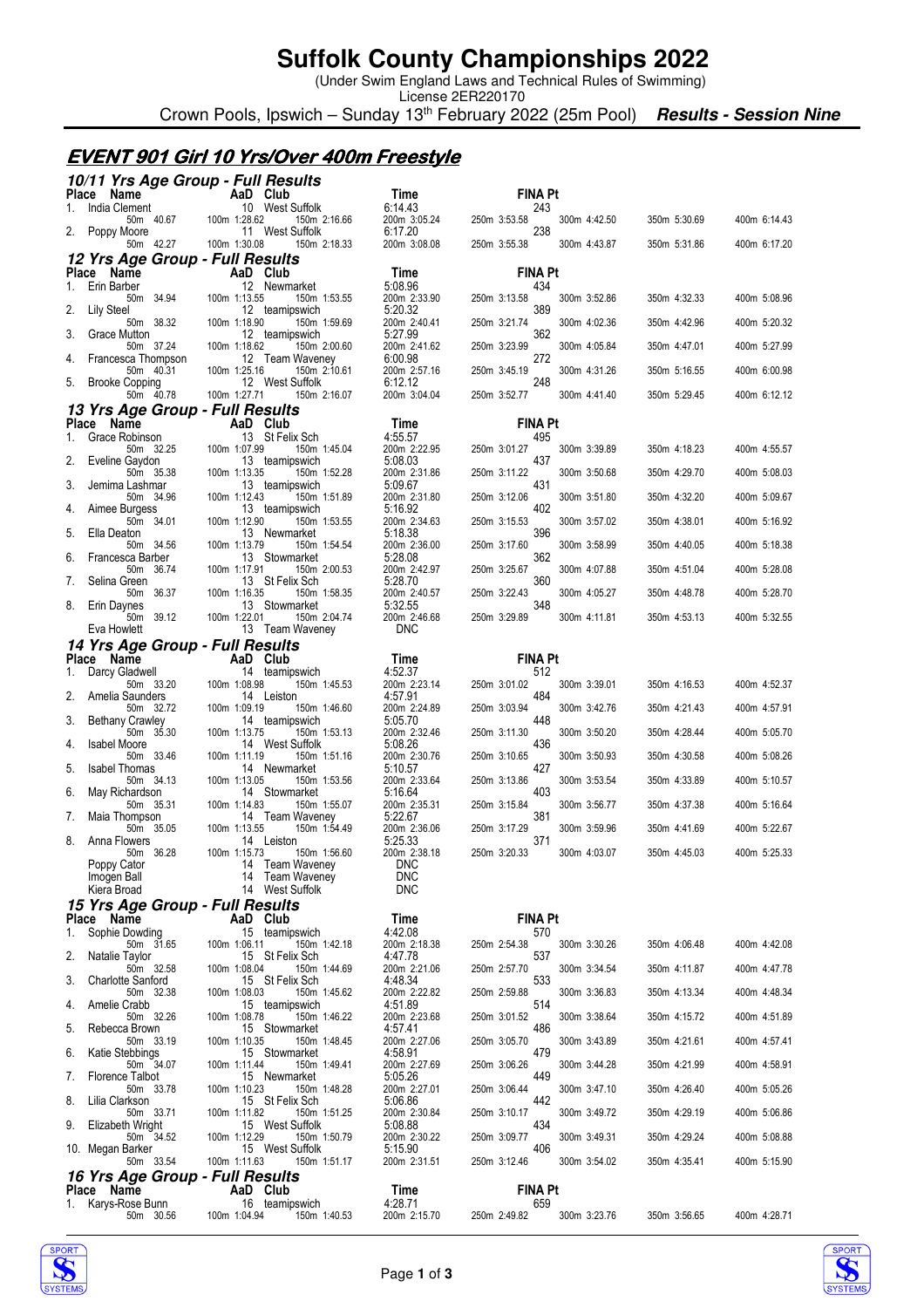# **Suffolk County Championships 2022**

 (Under Swim England Laws and Technical Rules of Swimming) License 2ER220170

Crown Pools, Ipswich – Sunday 13<sup>th</sup> February 2022 (25m Pool) **Results - Session Nine** 

|                                                                                                       | 2. Matilda Bogle 16 teamipswich<br>50m 31.14 100m 1:05.27 150m 1:40.19                                              | 4:29.68                                 | 652                                                      |              |              |
|-------------------------------------------------------------------------------------------------------|---------------------------------------------------------------------------------------------------------------------|-----------------------------------------|----------------------------------------------------------|--------------|--------------|
|                                                                                                       |                                                                                                                     | 200m 2:15.34                            | 300m 3:24.24<br>250m 2:49.59                             | 350m 3:57.47 | 400m 4:29.68 |
|                                                                                                       | 16 Newmarket                                                                                                        |                                         | 583                                                      |              |              |
| 3. Romilly Marks<br>50m 31.09<br>50m 31.09<br>50m 31.99<br>50m 31.99<br>50m 31.99<br>50m 100m 1:07.25 | 150m 1:41.35                                                                                                        | 4:40.01<br>200m 2:17.28 250m<br>4:46.85 | 250m 2:53.34<br>300m 3:29.08                             | 350m 4:05.18 | 400m 4:40.01 |
|                                                                                                       | 16 Deben                                                                                                            |                                         | 542                                                      |              |              |
|                                                                                                       | 150m 1:43.93                                                                                                        | 200m 2:20.48                            | 250m 2:57.67<br>300m 3:35.07                             | 350m 4:12.22 | 400m 4:46.85 |
|                                                                                                       | 16 Stowmarket                                                                                                       | 4:47.09                                 | 540                                                      |              |              |
| 5. Isabelle Barber<br>50m 30.91 100m 1:04.85<br>6. Elijah Britton 1:04.85 16 16 17                    | 150m 1:40.56                                                                                                        | 200m 2:17.65                            | 250m 2:55.72<br>300m 3:33.52                             | 350m 4:11.18 | 400m 4:47.09 |
|                                                                                                       | 16 St Felix Sch                                                                                                     | 4:48.38                                 | 533                                                      |              |              |
| 50m 32.27                                                                                             | 150m 1:44.05<br>100m 1:07.87                                                                                        | 200m 2:20.81                            | 250m 2:57.55<br>300m 3:34.92                             | 350m 4:12.25 | 400m 4:48.38 |
| 7. Laura Alexander-High                                                                               | 16 teamipswich                                                                                                      | 4:53.09                                 | 508                                                      |              |              |
|                                                                                                       | 50m 33.96 100m 1:09.95 150m 1:46.99                                                                                 | 200m 2:24.59                            | 250m 3:01.89<br>300m 3:39.04                             | 350m 4:16.28 | 400m 4:53.09 |
| 8. Elsie Pooley <b>Elsie Province Activity</b>                                                        | 16 West Suffolk                                                                                                     | 4:55.87                                 | 494                                                      |              |              |
|                                                                                                       | 100m 1:08.69 100m 1:08.65<br>9. Kiera Turner 12.65 100m 1:08.65 160m 1:45.91<br>50m 33.62 100m 1:10.71 150m 1:48.90 |                                         | 200m 2:23.76 250m 3:02.06<br>5:02.31 463<br>300m 3:40.75 | 350m 4:18.89 | 400m 4:55.87 |
|                                                                                                       |                                                                                                                     |                                         |                                                          |              |              |
|                                                                                                       |                                                                                                                     | 200m 2:27.20                            | 250m 3:06.51<br>300m 3:46.01                             | 350m 4:25.07 | 400m 5:02.31 |
|                                                                                                       | 17 Yrs/Over Age Group - Full Results                                                                                |                                         |                                                          |              |              |
|                                                                                                       | Place Name AaD Club                                                                                                 | Time                                    | <b>FINA Pt</b>                                           |              |              |
|                                                                                                       | 1. Madelyn Latimer-Hicks 18 St Felix Sch                                                                            | 4:30.19                                 | 648                                                      |              |              |
| 50m 31.43 100m 1:05.36                                                                                | 150m 1:40.22                                                                                                        | 200m 2:15.33                            | 300m 3:24.10<br>250m 2:49.42                             | 350m 3:57.67 | 400m 4:30.19 |
|                                                                                                       | 2. Holly Driver 17 St Felix Sch<br>50m 31.65 100m 1:06.38 150m                                                      | 4:38.38                                 | 593                                                      |              |              |
|                                                                                                       | 150m 1:41.70                                                                                                        | 200m 2:17.32                            | 250m 2:52.69<br>300m 3:28.09                             | 350m 4:03.68 | 400m 4:38.38 |
| an sa Ta<br>3. Charlotte White                                                                        | 17 West Suffolk                                                                                                     | 4:44.30                                 | 557                                                      |              |              |
|                                                                                                       | 50m 31.01 100m 1:05.69<br>150m 1:41.44                                                                              | 200m 2:17.74                            | 250m 2:54.45<br>300m 3:31.31                             | 350m 4:08.29 | 400m 4:44.30 |
|                                                                                                       | 4. Rosie Brooks 18 St Felix Sch                                                                                     | 4:46.36                                 | 545                                                      |              |              |
| 50m 31.93                                                                                             | 100m 1:06.55<br>150m 1:42.50                                                                                        | 200m 2:18.96 250m<br>4:58.69            | 250m 2:55.22<br>300m 3:31.66                             | 350m 4:10.12 | 400m 4:46.36 |
| 5. Cerys Williams                                                                                     | 18 West Suffolk                                                                                                     |                                         | 480                                                      |              |              |
| 50m 31.71                                                                                             | 100m 1:07.44 150m 1:44.62                                                                                           | 200m 2:22.96                            | 250m 3:01.98 300m 3:41.15                                | 350m 4:21.01 | 400m 4:58.69 |

#### **EVENT 902 Boy 10 Yrs/Over 400m Freestyle**

|    |                                                  | 10/11 Yrs Age Group - Full Results                                                                                                                                                                                                                                                                                                 |                            |                                     |              |              |
|----|--------------------------------------------------|------------------------------------------------------------------------------------------------------------------------------------------------------------------------------------------------------------------------------------------------------------------------------------------------------------------------------------|----------------------------|-------------------------------------|--------------|--------------|
|    | Place Name                                       | $\overline{A}$ and $\overline{C}$ and $\overline{C}$ and $\overline{C}$ and $\overline{C}$ and $\overline{C}$ and $\overline{C}$ and $\overline{C}$ and $\overline{C}$ and $\overline{C}$ and $\overline{C}$ and $\overline{C}$ and $\overline{C}$ and $\overline{C}$ and $\overline{C}$ and $\overline{C}$ and $\overline{C}$ and | Time                       | <b>FINA Pt</b>                      |              |              |
| 1. | Jake Battle<br>50m 43.46                         | 11 Stowmarket<br>100m 1:31.91<br>150m 2:20.28                                                                                                                                                                                                                                                                                      | 6:11.03<br>200m 3:08.80    | 187<br>250m 3:55.66<br>300m 4:42.89 | 350m 5:30.48 | 400m 6:11.03 |
| 2. | Rhys Watsham                                     | 11 St Felix Sch                                                                                                                                                                                                                                                                                                                    | 6:11.40                    | 186                                 |              |              |
|    | 50m 43.04                                        | 100m 1:31.60<br>150m 2:20.37                                                                                                                                                                                                                                                                                                       | 200m 3:08.46               | 250m 3:56.88<br>300m 4:43.94        | 350m 5:31.06 | 400m 6:11.40 |
| 3. | <b>Finley Miller</b><br>40.46<br>50 <sub>m</sub> | 11 Felixstowe<br>100m 1:30.44                                                                                                                                                                                                                                                                                                      | 6:13.42<br>200m-           | 183<br>250m 3:55.01<br>300m 4:42.20 | 350m 5:30.10 |              |
| 4. | Tom Barber                                       | 150m 3:07.07<br>11 Team Waveney                                                                                                                                                                                                                                                                                                    | 6:23.02                    | 170                                 |              | 400m 6:13.42 |
|    | 50m 42.70                                        | 100m 1:31.47<br>150m 2:21.09                                                                                                                                                                                                                                                                                                       | 200m 3:09.93               | 250m 4:00.06<br>300m 4:48.05        | 350m 5:37.87 | 400m 6:23.02 |
| 5. | Rex Harrison<br>50m 45.33                        | 11 Stowmarket<br>100m 1:33.16<br>150m 2:23.37                                                                                                                                                                                                                                                                                      | 6:26.26<br>200m 3:12.43    | 165<br>250m 4:00.69<br>300m 4:48.96 |              | 400m 6:26.26 |
|    | 12 Yrs Age Group - Full Results                  |                                                                                                                                                                                                                                                                                                                                    |                            |                                     | 350m 5:38.23 |              |
|    | Place Name                                       | AaD Club                                                                                                                                                                                                                                                                                                                           | Time                       | <b>FINA Pt</b>                      |              |              |
| 1. | Alexander Gaydon                                 | 12 teamipswich                                                                                                                                                                                                                                                                                                                     | 5:09.22                    | 323                                 |              |              |
|    | 50m 35.96                                        | 100m 1:14.74<br>150m 1:55.73                                                                                                                                                                                                                                                                                                       | 200m 2:35.21               | 250m 3:14.64<br>300m 3:54.62        | 350m 4:32.36 | 400m 5:09.22 |
| 2. | Orlando Whiting<br>50m 37.11                     | 12 St Felix Sch<br>100m 1:18.29<br>150m 2:00.37                                                                                                                                                                                                                                                                                    | 5:24.52<br>200m 2:42.19    | 279<br>250m 3:22.75<br>300m 4:04.21 | 350m 4:45.73 | 400m 5:24.52 |
|    | 13 Yrs Age Group - Full Results                  |                                                                                                                                                                                                                                                                                                                                    |                            |                                     |              |              |
|    | Place Name                                       | <b>Example 2</b> AaD Club                                                                                                                                                                                                                                                                                                          | Time                       | <b>FINA Pt</b>                      |              |              |
| 1. | Jude Gunner                                      | 13 St Felix Sch                                                                                                                                                                                                                                                                                                                    | 4:48.82                    | 396                                 |              |              |
|    | 50m 31.64<br>Will Riley                          | 100m 1:07.27<br>150m 1:43.97                                                                                                                                                                                                                                                                                                       | 200m 2:21.38               | 300m 3:35.80<br>250m 2:58.38<br>341 | 350m 4:13.15 | 400m 4:48.82 |
| 2. | 50m 35.33                                        | 13 teamipswich<br>100m 1:14.61<br>150m 1:54.72                                                                                                                                                                                                                                                                                     | 5:03.79<br>200m 2:33.30    | 250m 3:11.58<br>300m 3:49.70        | 350m 4:27.65 | 400m 5:03.79 |
| 3. | Jude Mason                                       | 13 Stowmarket                                                                                                                                                                                                                                                                                                                      | 5:20.62                    | 290                                 |              |              |
| 4. | 50m 36.70<br>Aidan Scott                         | 100m 1:16.53<br>150m 1:56.94<br>13 St Felix Sch                                                                                                                                                                                                                                                                                    | 200m 2:37.68<br>5:27.15    | 250m 3:18.91<br>300m 4:00.70<br>273 | 350m 4:41.69 | 400m 5:20.62 |
|    | 50m 35.91                                        | 100m 1:17.50<br>150m 1:58.67                                                                                                                                                                                                                                                                                                       | 200m 2:40.48               | 250m 3:23.07<br>300m 4:04.53        | 350m 4:47.28 | 400m 5:27.15 |
| 5. |                                                  |                                                                                                                                                                                                                                                                                                                                    |                            |                                     |              |              |
|    | <b>Finlay Blagg</b>                              | 13 Stowmarket                                                                                                                                                                                                                                                                                                                      | 5:37.54                    | 248                                 |              |              |
|    | 50m 38.40                                        | 100m 1:20.57<br>150m 2:03.98                                                                                                                                                                                                                                                                                                       | 200m 2:47.73               | 250m 3:31.61<br>300m 4:15.58        | 350m 4:58.97 | 400m 5:37.54 |
|    | 14 Yrs Age Group - Full Results                  |                                                                                                                                                                                                                                                                                                                                    |                            |                                     |              |              |
| 1. | Place Name                                       | <b>Example 2</b> AaD Club                                                                                                                                                                                                                                                                                                          | <b>Time</b>                | <b>FINA Pt</b>                      |              |              |
|    | Alex Harrop<br>50m 29.13                         | 14 teamipswich<br>100m 1:02.92<br>150m 1:37.62                                                                                                                                                                                                                                                                                     | 4:25.41<br>200m 2:13.48    | 511<br>250m 2:47.29<br>300m 3:22.54 | 350m 3:55.64 | 400m 4:25.41 |
| 2. | Harry Alexander                                  | 14 teamipswich                                                                                                                                                                                                                                                                                                                     | 4:47.81                    | 401                                 |              |              |
| 3. | 50m 32.22<br>Rufus Carr                          | 100m 1:08.04<br>150m 1:44.49<br>14 St Felix Sch                                                                                                                                                                                                                                                                                    | 200m 2:21.68<br>4:48.23    | 250m 2:58.89<br>300m 3:35.62<br>399 | 350m 4:12.49 | 400m 4:47.81 |
|    | 50m 31.72                                        | 100m 1:06.97<br>150m 1:43.41                                                                                                                                                                                                                                                                                                       | 200m 2:20.81               | 250m 2:58.42<br>300m 3:36.05        | 350m 4:14.00 | 400m 4:48.23 |
| 4. | Ben Every                                        | 14 St Felix Sch                                                                                                                                                                                                                                                                                                                    | 4:49.19                    | 395                                 |              |              |
| 5. | 50m 31.43<br>Corey Huckstep                      | 100m 1:07.39<br>150m 1:44.26<br>14 West Suffolk                                                                                                                                                                                                                                                                                    | 200m 2:21.21<br>4:59.18    | 250m 2:58.35<br>300m 3:35.81<br>357 | 350m 4:13.18 | 400m 4:49.19 |
|    | 50m 32.37                                        | 100m 1:08.57<br>150m 1:46.04                                                                                                                                                                                                                                                                                                       | 200m 2:23.70               | 300m 3:41.34<br>250m 3:02.36        | 350m 4:20.48 | 400m 4:59.18 |
| 6. | Evan Aldridge<br>50m 34.02                       | 14 St Felix Sch<br>100m 1:11.02<br>150m 1:49.71                                                                                                                                                                                                                                                                                    | 5:13.30                    | 310<br>250m 3:09.55<br>300m 3:50.53 | 350m 4:31.86 | 400m 5:13.30 |
|    | Thomas Williams                                  | 14 West Suffolk                                                                                                                                                                                                                                                                                                                    | 200m 2:29.17<br><b>DNC</b> |                                     |              |              |
|    | Joseph Clarke                                    | 14 Stowmarket                                                                                                                                                                                                                                                                                                                      | <b>DNC</b>                 |                                     |              |              |
|    | 15 Yrs Age Group - Full Results                  |                                                                                                                                                                                                                                                                                                                                    |                            |                                     |              |              |
|    | Place Name                                       | AaD Club                                                                                                                                                                                                                                                                                                                           | Time                       | <b>FINA Pt</b>                      |              |              |
| 1. | Patch Robinson<br>50m 29.95                      | 15 teamipswich<br>100m 1:03.22<br>150m 1:36.85                                                                                                                                                                                                                                                                                     | 4:25.16<br>200m 2:11.34    | 512<br>250m 2:45.46<br>300m 3:19.77 | 350m 3:53.36 | 400m 4:25.16 |
| 2. | Ashton Redhead                                   | 15 teamipswich                                                                                                                                                                                                                                                                                                                     | 4:26.94                    | 502                                 |              |              |
| 3. | 50m 30.44<br><b>Ben Howlett</b>                  | 100m 1:03.89<br>150m 1:38.36<br>15 teamipswich                                                                                                                                                                                                                                                                                     | 200m 2:12.92               | 250m 2:46.75<br>300m 3:21.02<br>470 | 350m 3:54.67 | 400m 4:26.94 |
|    | 50m 29.68                                        | 100m 1:03.11<br>150m 1:37.71                                                                                                                                                                                                                                                                                                       | 4:32.95<br>200m 2:12.80    | 250m 2:47.76<br>300m 3:23.10        | 350m 3:58.14 | 400m 4:32.95 |
| 4. | Jack Osborne<br>50m 30.27                        | 15 Deben<br>100m 1:04.18<br>150m 1:38.78                                                                                                                                                                                                                                                                                           | 4:33.88<br>200m 2:14.28    | 465<br>300m 3:25.43<br>250m 2:49.38 | 350m 4:00.62 | 400m 4:33.88 |